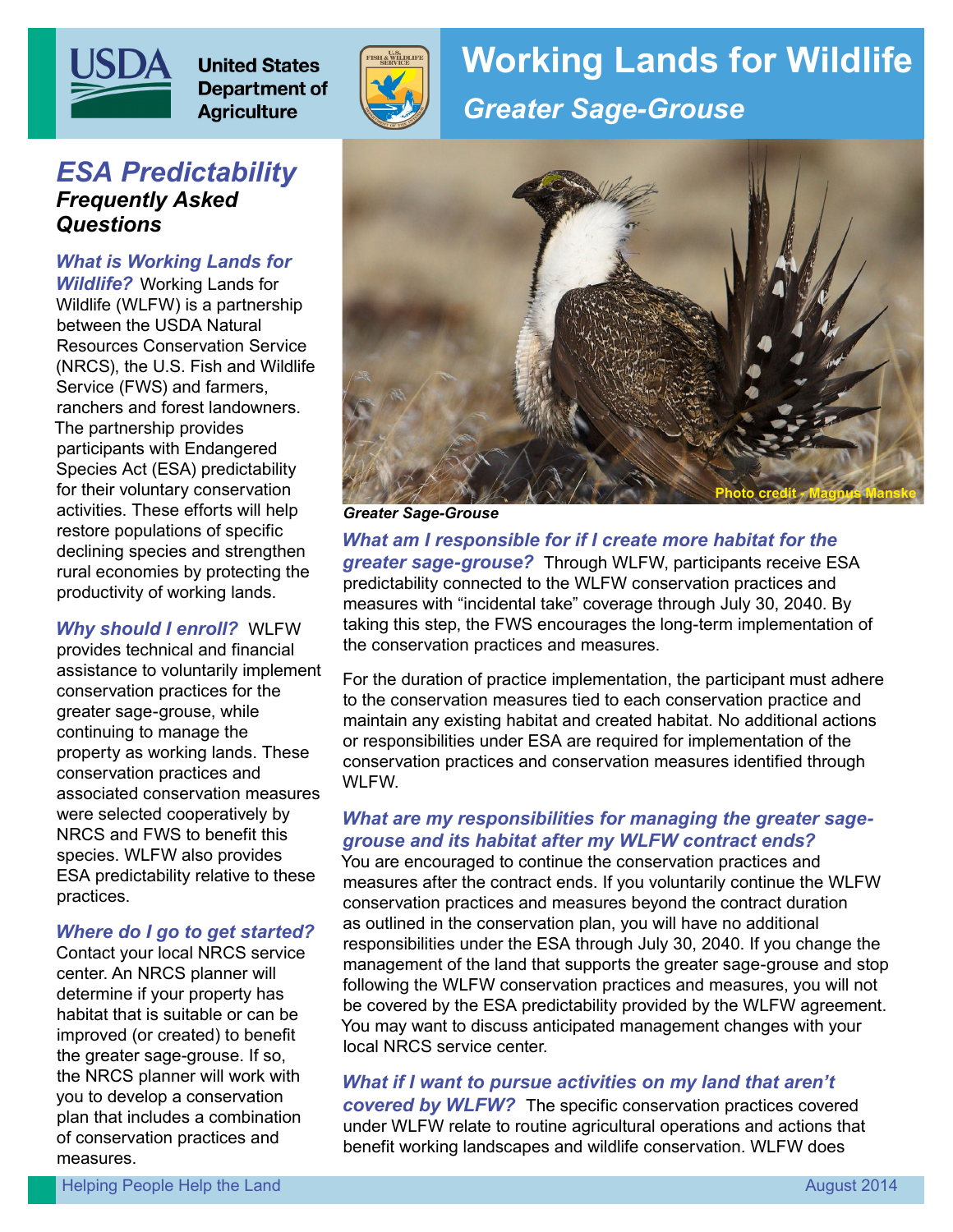not cover activities such as development for residential or industrial land uses, conversion to intensive commercial timber management, installation of energy-related infrastructure, or any other non-traditional agricultural activity. If you have specific questions, please contact your local NRCS service center at [http//offices.usda.gov](http://http//offices.usda.gov).

## *How is WLFW predictability different from the assurances of a Safe Harbor Agreement*

*(SHA)?* A SHA is a voluntary agreement between a farmer, rancher or forest landowner and FWS benefiting a particular, listed species through specific conservation measures. These are usually related to all management actions on a property that can impact the species. Through a SHA, FWS agrees to not request more than the agreed-to conservation actions and allows a certain level of "incidental take" related to the specified management actions. The participant may also return the habitat maintained or created to the original (baseline) condition at the end of the agreement.

Under WLFW, no baseline condition of the species is documented, which is different than a SHA. The participant cannot return the habitat maintained or created to the original condition AND continue to be qualified for predictability. The predictability under WLFW is tied specifically to the implementation

of the conservation practices developed by the NRCS–FWS partnership and the landowner conservation plan.

## *Does my participation in WLFW preclude my participation in a SHA if the greater sage-grouse is*

*listed?* No. A logical next step may be to move from the WLFW partnership to a SHA which will usually address other management actions in addition to agricultural uses, and allows for a return to the original baseline conditions.

### *How is the predictability provided to me under WLFW different from the assurances received under a Candidate Conservation Agreement with Assurances (CCAA)?*

A CCAA is a voluntary agreement between FWS and a farmer, rancher or forest landowner to benefit a species by specific land management actions that address threats to the species. Through a CCAA, FWS agrees to not request more than the agreed-to conservation practices and allows a certain level of "incidental take". The predictability provided by CCAA and WLFW can be similar; however, WLFW only covers specific agricultural actions. Landowners who want to implement other conservation practices and are managing their properties for other purposes not identified under WLFW are encouraged to enter into a CCAA.

#### *Does my participation in WLFW preclude my participation in a CCAA?*

No. Landowners may enroll in a CCAA to address threats to the species on their land, to cover diverse management actions in addition to agriculture and to be provided assurance regarding those actions. For more information on CCAAs and how they can provide regulatory assurances for landowners, contact your local FWS office.

### *What is incidental take?* **"Take"**

is defined as: To harass, harm, pursue, hunt, shoot, wound, kill, trap, capture or collect or to attempt to engage in any such conduct; may include significant habitat modification or degradation if it kills or injures wildlife by significantly impairing essential behavioral patterns including breeding, feeding, or sheltering.

**"Incidental take"** is defined as: Take that results from, but is not the purpose of, carrying out an otherwise lawful activity.

# *Does WLFW offer predictability for state*

*regulations?* No. The predictability offered under WLFW applies only to the ESA and not to any other state or federal law or regulation.

For more information about WLFW, visit http://goo.gl/mE74va or contact your local NRCS service center. Visit www.nrcs.usda.gov, to learn more about NRCS conservation programs.



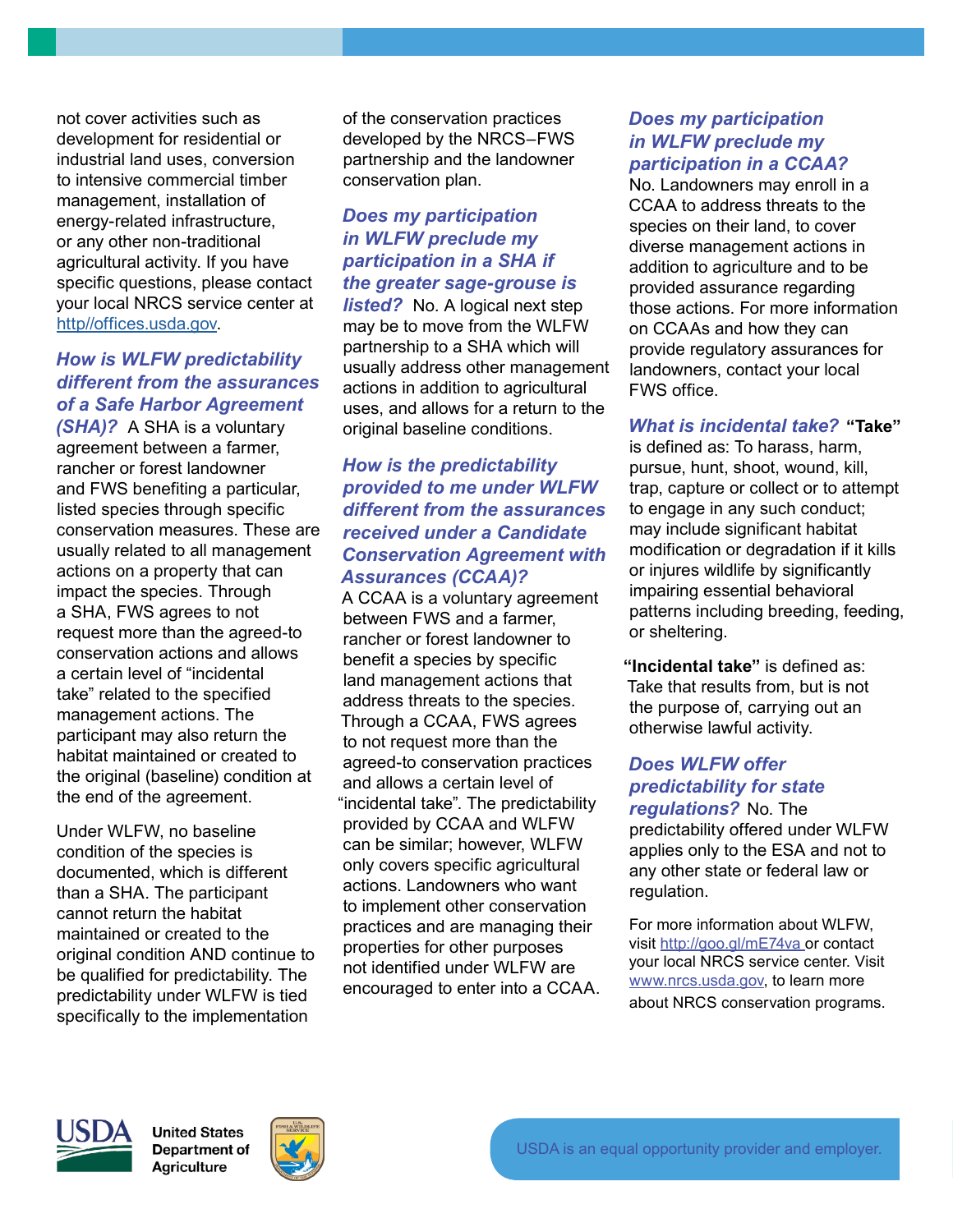



|                                                                            | <b>Candidate Conservation Agreement</b><br>with Assurances (CCAA)                                                                                                                                                                                                                                                       | <b>NRCS Sage-grouse Initiative (SGI)</b>                                                                                                                                                                                                                                                                                                                                                                                                  |
|----------------------------------------------------------------------------|-------------------------------------------------------------------------------------------------------------------------------------------------------------------------------------------------------------------------------------------------------------------------------------------------------------------------|-------------------------------------------------------------------------------------------------------------------------------------------------------------------------------------------------------------------------------------------------------------------------------------------------------------------------------------------------------------------------------------------------------------------------------------------|
| <b>Purpose of</b><br>the Tool                                              | Conserve proposed and candidate species and species likely<br>to become candidates. Potentially remove the need to list<br>species under the Endangered Species Act (ESA).                                                                                                                                              | Conserve sage-grouse by removing enough threats to species to preclude<br>the need to list.                                                                                                                                                                                                                                                                                                                                               |
| <b>Participants</b>                                                        | Any non-federal landowners (public and/or private).                                                                                                                                                                                                                                                                     | Any non-federal landowners (public and/or private).                                                                                                                                                                                                                                                                                                                                                                                       |
| <b>Benefits for</b><br><b>Landowners</b>                                   | ESA assurances <sup>*</sup> . Technical assistance. Improved grazing<br>conditions often result from conservation measures that<br>benefit sage-grouse.                                                                                                                                                                 | ESA predictability*. Technical and financial assistance. Improved grazing<br>conditions often result from NRCS conservation practices that benefit<br>sage-grouse.                                                                                                                                                                                                                                                                        |
| <b>Regulatory</b><br><b>Certainty</b><br>for Enrolled<br><b>Landowners</b> | Assurances that additional measures and restrictions,<br>beyond those agreed to in the CCAA, would not be<br>required, as long as they are properly implementing their<br>conservation measures. A permit issued under section 10 of<br>the ESA authorizes the incidental take should the covered<br>species be listed. | Predictability that additional measures and restrictions would not be<br>required, as long as they are properly implementing their conservation<br>practices. In the unlikely event that changes to practices become<br>necessary, they would be required only of future enrollees. Should the<br>species be listed, incidental take that may result from the conservation<br>practices would be authorized through section 7 of the ESA. |
| <b>Species</b><br><b>Covered</b>                                           | Proposed, candidate, or species likely to become<br>candidates.                                                                                                                                                                                                                                                         | Sage-grouse only.                                                                                                                                                                                                                                                                                                                                                                                                                         |
| <b>Activities</b><br><b>Covered</b>                                        | Potentially any and all management activities occurring on<br>a property, if permit issuance criteria are met.                                                                                                                                                                                                          | Routine agricultural, ranching, and silvicultural operations and actions that<br>provide benefits for both working landscapes and wildlife.                                                                                                                                                                                                                                                                                               |
| <b>Regulatory</b><br><b>Standard</b>                                       | The benefits of the conservation measures, combined with<br>the benefits if similar conservation measures were to be<br>implemented on other necessary properties, would remove<br>the need to list the species covered by the CCAA.                                                                                    | No regulatory standard. However, an ESA section 7 conference report on<br>the SGI conditioned the conservation practices to avoid and minimize<br>expected incidental take to the extent feasible.                                                                                                                                                                                                                                        |
| <b>Financial</b><br><b>Assistance</b>                                      | None. However, funding for implementation may be<br>available from other FWS programs or Federal and State<br>agencies.                                                                                                                                                                                                 | Financial assistance for plan implementation may be available to<br>qualifying landowners but is not required for incidental take coverage.<br>ESA predictability is tied to the conservation practices implemented rather<br>than to the financial assistance provided.                                                                                                                                                                  |
| <b>Landowner</b><br><b>Personal</b><br><b>Information</b>                  | Physical address, phone number, or other personal<br>identifying information is protected by the Privacy Act.<br>The landowner's name and general property location (town<br>or county) may or may not be required to be published<br>during the public review process, depending on the CCAA<br>permit structure.      | Any gathered personal information is fully protected by the privacy<br>provision in the Farm Bill. Aggregated data may be shared with the<br>USFWS, but only in a manner that maintains individual privacy.                                                                                                                                                                                                                               |

**\*See discussion of ESA assurances and predictability on back**

Note: Implementation of CCAAs and SGI may vary depending on location. For specific information, please contact your local NRCS and/or FWS office.